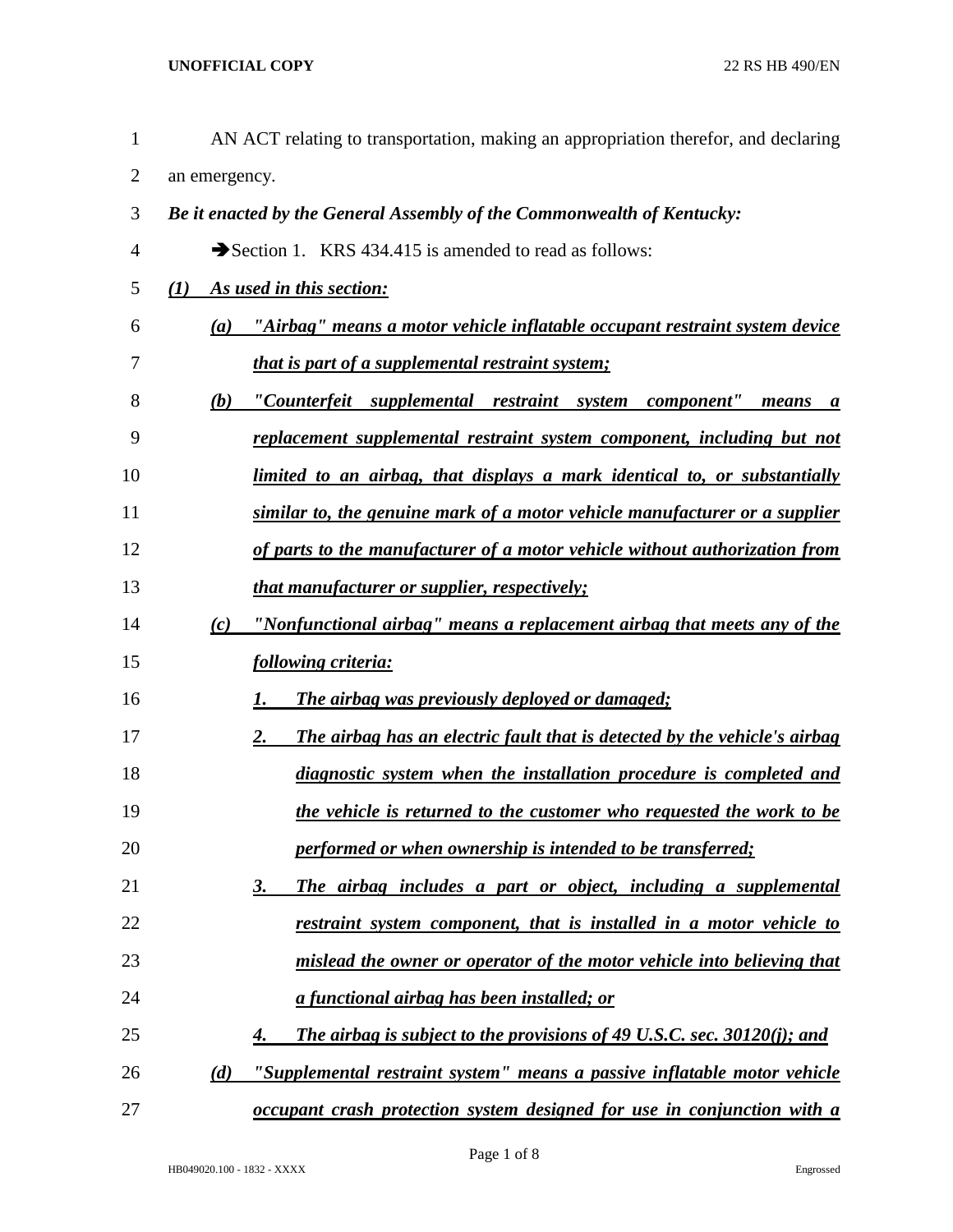| 1              | seat belt assembly as defined in 49 C.F.R. sec. 571.209. A supplemental                   |
|----------------|-------------------------------------------------------------------------------------------|
| $\overline{2}$ | restraint system includes one (1) or more airbags and all components                      |
| 3              | required to ensure that an airbag works as designed by the vehicle                        |
| 4              | manufacturer, including both of the following:                                            |
| 5              | The airbag operates as designed in the event of a crash; and<br>1.                        |
| 6              | 2.<br>The airbag is designed to meet federal motor vehicle safety standards               |
| 7              | for the specific make, model, and year of the vehicle in which it is or                   |
| 8              | <i>will be installed.</i>                                                                 |
| 9              | Notwithstanding KRS Chapter 534, a person who does any of the following shall<br>(2)      |
| 10             | be fined not more than five thousand dollars (\$5,000), or be confined in the             |
| 11             | county jail for not more than twelve (12) months, or both:                                |
| 12             | Knowingly imports, manufacturers, sells, offers for sale, installs, or<br>(a)             |
| 13             | reinstalls in a motor vehicle, a counterfeit supplemental restraint system                |
| 14             | component, a nonfunctional airbag, or an object that does not comply with                 |
| 15             | Federal Motor Vehicle Safety Standard No. 208 provided in 49 C.F.R. sec.                  |
| 16             | 571.208 for the make, model, and year of the motor vehicle;                               |
| 17             | (b)<br>Knowingly sells, offers for sale, installs, or reinstalls in any motor vehicle a   |
| 18             | device that causes a motor vehicle's diagnostic system to inaccurately                    |
| 19             | indicate that the motor vehicle is equipped with a properly functioning                   |
| 20             | <u>airbag; or</u>                                                                         |
| 21             | <u>Knowingly sells, leases, trades, or transfers a motor vehicle if the person</u><br>(c) |
| 22             | knows that a counterfeit supplemental restraint system component, a                       |
| 23             | nonfunctional airbag, or an object that does not comply with Federal Motor                |
| 24             | Vehicle Safety Standard No. 208 provided in 49 C.F.R. sec. 571.208 for the                |
| 25             | make, model, and year of the motor vehicle has been installed as part of the              |
| 26             | motor vehicle's inflatable restraint system.                                              |
| 27             | This section shall not apply to an owner or employee of a motor vehicle<br>(3)            |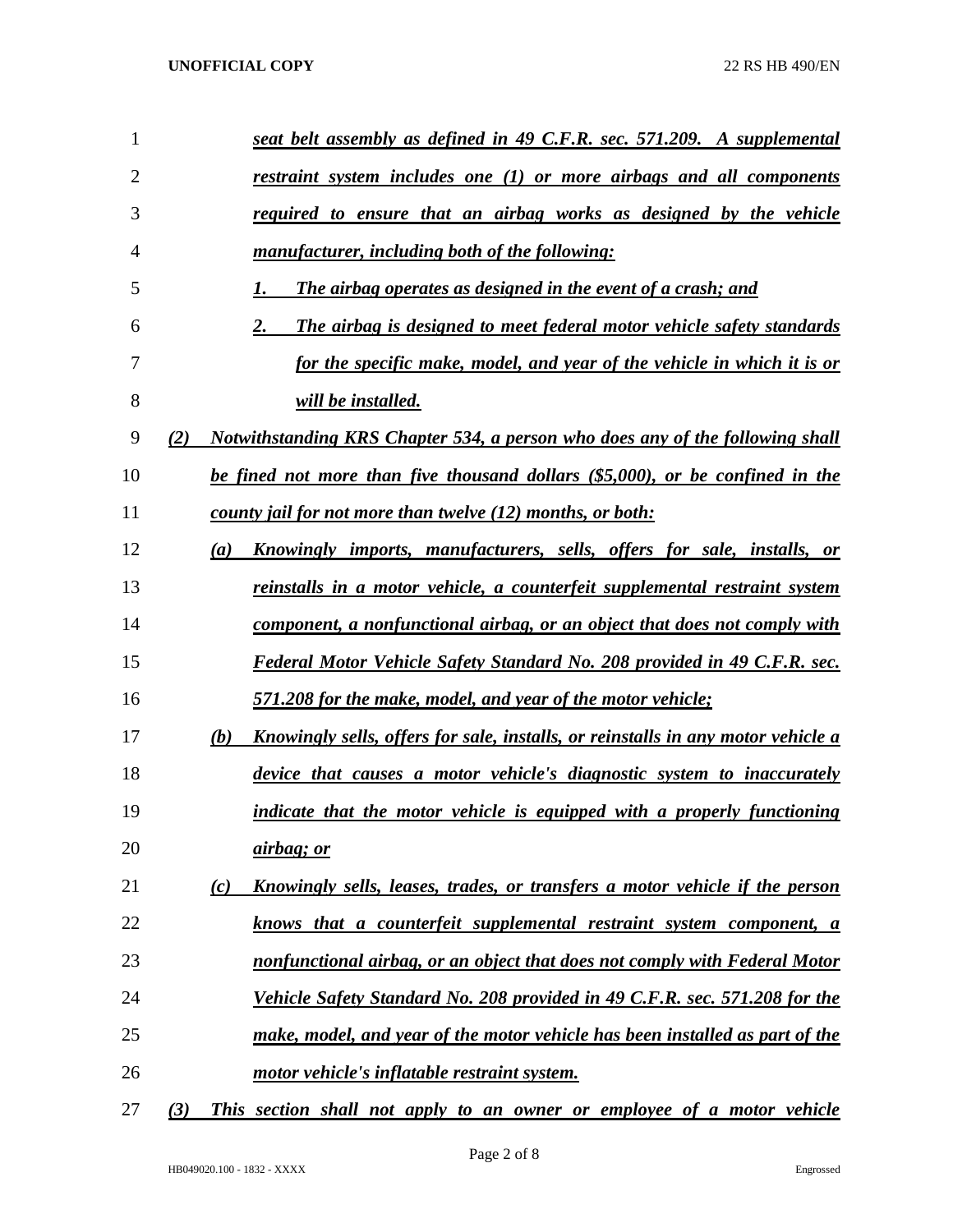| $\mathbf{1}$   | dealership or the owner of a vehicle, who, before the sale of the vehicle, does not           |
|----------------|-----------------------------------------------------------------------------------------------|
| $\overline{2}$ | <u>have knowledge that the vehicle's airbag, or another component of the vehicle's</u>        |
| 3              | supplemental restraint system, is counterfeit or nonfunctioning                               |
| 4              | [Any person who knowingly installs or reinstalls in a vehicle any object, in lieu of an air   |
| 5              | bag that was designed in accordance with federal safety regulations for the make, model,      |
| 6              | and year of the vehicle, as part of a vehicle inflatable restraint system, shall be fined not |
| 7              | more than five thousand dollars (\$5,000), or be confined in the county jail for not more     |
| 8              | than twelve $(12)$ months, or both.                                                           |
| 9              | Section 2. There is hereby allocated from the Road Fund appropriation in the                  |
| 10             | Highways budget unit \$421,300 in fiscal year 2023-2024 for GARVEE Bonds debt                 |
| 11             | service payments relating to the Brent Spence Bridge project.                                 |
| 12             | Section 3. The provisions of 2022 Regular Session HB 241/EN are amended to                    |
| 13             | read as follows:                                                                              |
| 14             | On page 4, line 12, delete "996,115,300" and insert in lieu thereof "995,115,300";            |
| 15             | On page 7, line 8, delete "\$439,456,200" and insert in lieu thereof "\$438,456,200";         |
| 16             | On page 13, line 1, delete "9,500,000" and insert in lieu thereof "10,500,000"; and           |
| 17             | Adjust subsequent subtotals and totals accordingly.                                           |
| 18             | Section 4. The provisions of 2022 Regular Session HB 242/EN are amended to                    |
| 19             | read as follows:                                                                              |
| 20             | On page 50, after item number 4309, insert the following information under the                |
| 21             | column indicated consistent with the existing format:                                         |
| 22             | "Clinton";<br>County:                                                                         |
| 23             | Item No.: "8600";                                                                             |
| 24             | Route:<br>"US-127";                                                                           |
| 25             | Description:<br>"RELOCATION OF US 127 FROM KY 90 INTERSECTION TO                              |
| 26             | AARON RIDGE ROAD (MP 11.7 TO MP 16.315)";                                                     |
| 27             | "PL DN RW UT CN Project Cost:";<br>Phase:                                                     |

Page 3 of 8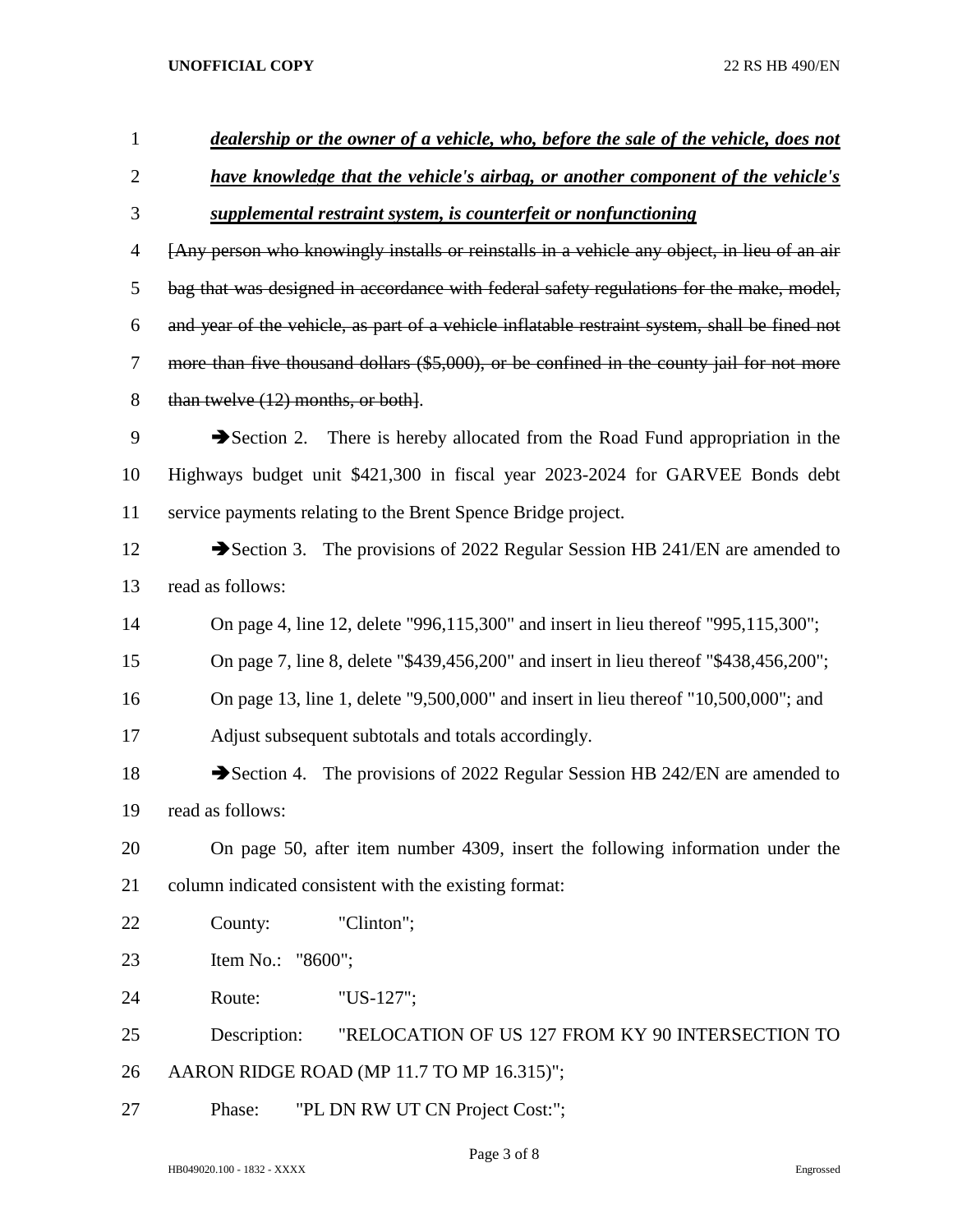| $\mathbf{1}$   | Insert "SPP" in the Fund column in each of the DN and RW rows;                      |
|----------------|-------------------------------------------------------------------------------------|
| $\overline{2}$ | Insert "4,800,000" under the FY 2023 column in the DN row; and                      |
| 3              | On page 55, item number 10004, delete "36,500" and insert "360,000" in lieu         |
| 4              | thereof under the FY 2024 column in the CN row; and                                 |
| 5              | On page 64, after the item number 80207, insert the following information under     |
| 6              | the column indicated consistent with the existing format:                           |
| 7              | "Fayette";<br>County:                                                               |
| 8              | Item No.: "80253";                                                                  |
| 9              | "US-25";<br>Route:                                                                  |
| 10             | Description:<br>"Improve intersection of Innovation Drive and US-25 Georgetown      |
| 11             | RD. Contingent on \$200,000 provided to the City of Lexington by Commerce Lexington |
| 12             | to go toward construction costs.";                                                  |
| 13             | "PL DN RW UT CN Project Cost:";<br>Phase:                                           |
| 14             | Insert "SPP" in the Fund column in the CN row;                                      |
| 15             | Insert "426,648" under the FY 2023 column in the CN row; and                        |
| 16             | On page 122, item number 80101, delete "SPP" and "7,950,000" in the DN row;         |
| 17             | and                                                                                 |
| 18             | Delete "SPP" and "7,212,000" in the RW row; and                                     |
| 19             | On page 124, after item number 162.4000, insert the following information under     |
| 20             | the column indicated consistent with the existing format:                           |
| 21             | "Kenton";<br>County:                                                                |
| 22             | Item No.:<br>"359";                                                                 |
| 23             | Route:<br>"KY-17";                                                                  |
| 24             | Description:<br>"Convert Scott Street/Greenup Street (KY 17) one-way couplet to     |
| 25             | two-way streets and upgrade Madison Pike in Covington.";                            |
| 26             | "PL DN RW UT CN Project Cost:";<br>Phase:                                           |
| 27             | Insert "STPF" in the Fund column in the CN row;                                     |

Page 4 of 8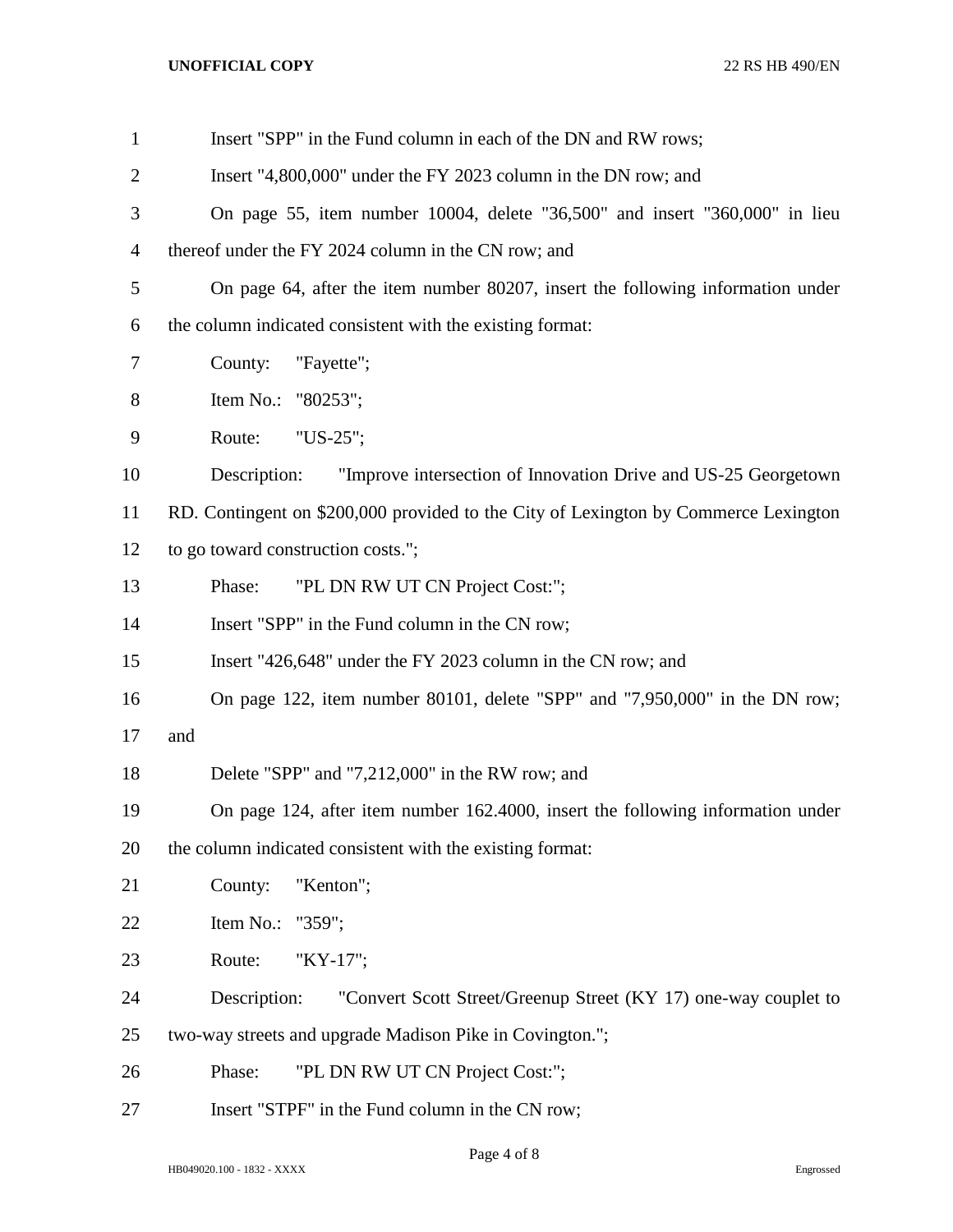| $\mathbf{1}$   | Insert "2,500,000" under the FY 2023 column in the CN row; and                   |
|----------------|----------------------------------------------------------------------------------|
| $\overline{2}$ | On page 160, item number 169, delete "5,300,000" and insert "1,000,000" in lieu  |
| 3              | thereof under the FY 2022 column; and                                            |
| $\overline{4}$ | Insert "NH" in the Fund column in the RW, UT, and CN rows;                       |
| 5              | Insert "10,420,000" under the FY 2023 column in the RW row;                      |
| 6              | Insert "4,220,000" under the FY 2023 column in the UT row;                       |
| 7              | Insert "5,000,000" under the FY 2024 column in the CN row; and                   |
| 8              | On page 183, after item number 396.1000, insert the following information under  |
| 9              | the column indicated consistent with the existing format:                        |
| 10             | County:<br>"Nelson";                                                             |
| 11             | Item No.: "8307.2000";                                                           |
| 12             | "KY-245";<br>Route:                                                              |
| 13             | "WIDEN KY-245 FROM FLAGET HOSPITAL (MP 7.722)<br>Description:                    |
| 14             | THROUGH COUNTY LINE (MP12.261 NELSON/MP0.000 BULLITT) TO HAPPY                   |
| 15             | <b>HOLLOW RD (MP 4.425).";</b>                                                   |
| 16             | "PL DN RW UT CN Project Cost:";<br>Phase:                                        |
| 17             | Insert "SPP" in the Fund column in the DN row;                                   |
| 18             | Insert "3,000,000" under the FY 2023 column in the DN row; and                   |
| 19             | On page 192, after the Total for Owsley county, insert the following information |
| 20             | under the column indicated consistent with the existing format:                  |
| 21             | County:<br>"Pendleton";                                                          |
| 22             | Item No.: "80258";                                                               |
| 23             | Route:<br>"KY-177";                                                              |
| 24             | Description:<br>"RECONSTRUCTION FROM KY 3185 IN BUTLER TO KY                     |
| 25             | 467";                                                                            |
| 26             | "PL DN RW UT CN Project Cost:";<br>Phase:                                        |
| 27             | Insert "SPP" in the Fund column in the DN row;                                   |

Page 5 of 8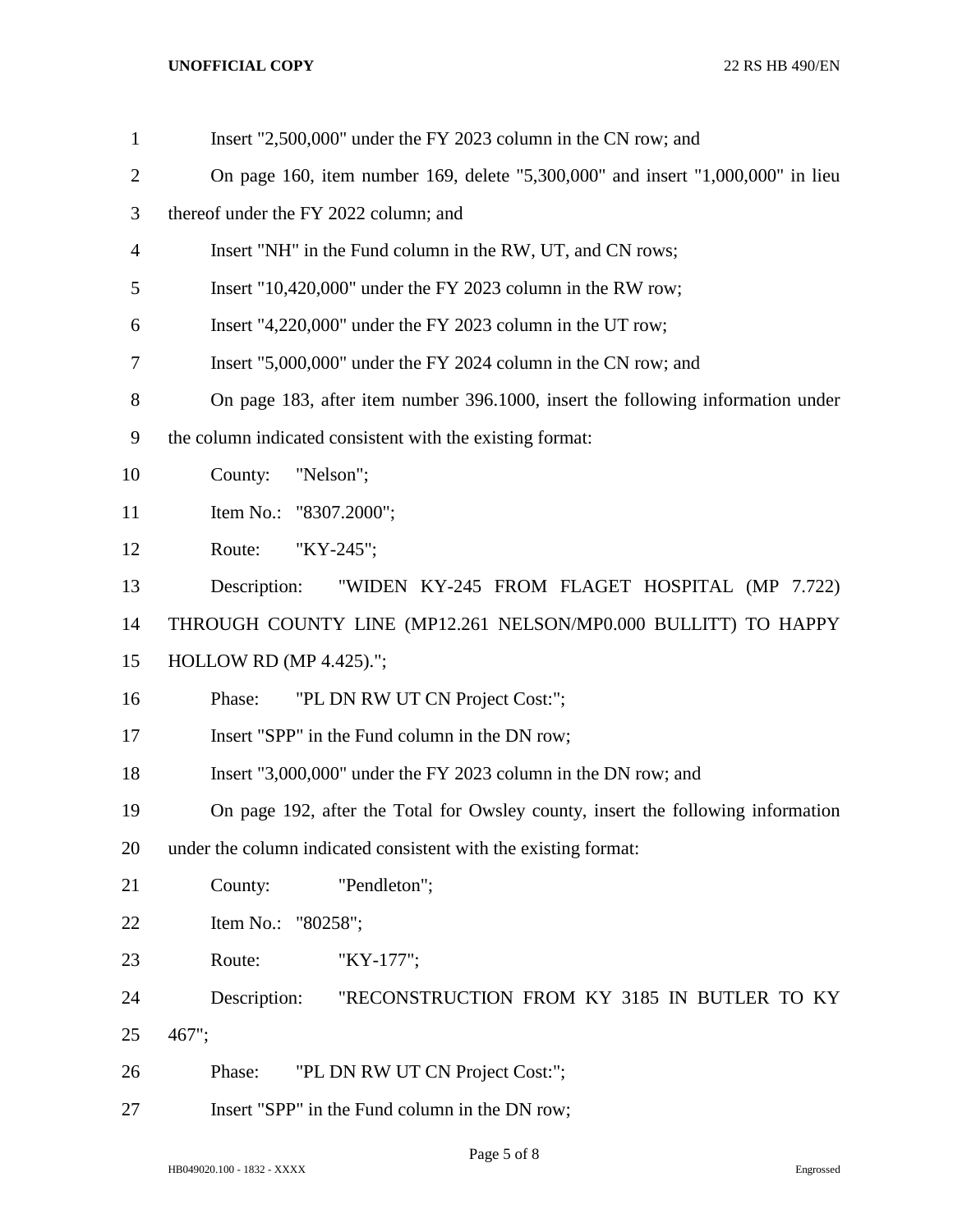| $\mathbf{1}$   | Insert "1,996,800" under the FY 2023 column in the DN row; and                      |
|----------------|-------------------------------------------------------------------------------------|
| 2              | On page 200, item number 80250, delete "CONSTRUCT THE HAL ROGERS                    |
| 3              | PARKWAY BRIDGE ON KY 11 (CAMPTON ROAD) MP 3.4 TO 3.85" and insert                   |
| $\overline{4}$ | "Construct a bridge on KY 11 (Campton Rd MP 3.4 to 3.85) across the Bert T. Combs   |
| 5              | Mountain Parkway" in lieu thereof; and                                              |
| 6              | On page 209, after item number 80102, insert the following information under the    |
| 7              | column indicated consistent with the existing format:                               |
| 8              | County:<br>"Scott";                                                                 |
| 9              | Item No.: "80254";                                                                  |
| 10             | Route:<br>"CR-1105";                                                                |
| 11             | "Address condition of CR 1105 (MP 0.0 to MP 3.085) Project with<br>Description:     |
| 12             | Scott County Fiscal Court.";                                                        |
| 13             | "PL DN RW UT CN Project Cost:";<br>Phase:                                           |
| 14             | Insert "SPP" under the Fund column in the CN row;                                   |
| 15             | Insert "400,000" under the FY 2023 column in the CN row; and                        |
| 16             | On page 222, item number 396.2000, insert "STPF" under the Fund column in the       |
| 17             | CN row;                                                                             |
| 18             | Insert "1,000,000" under the FY 2024 column in the CN row; and                      |
| 19             | On page 240, item number 911.5000, delete ", AND SCHOOL SAFETY                      |
| 20             | PROJECTS"; and                                                                      |
| 21             | Adjust subsequent subtotals and totals accordingly.                                 |
| 22             | Section 5. The provisions of 2022 Regular Session HJR 82/EN are amended to          |
| 23             | read as follows:                                                                    |
| 24             | On page 48, after the Total for Clay county, insert the following information under |
| 25             | the column indicated consistent with the existing format:                           |
| 26             | "Clinton";<br>County:                                                               |
| 27             | Item No.: "8600";                                                                   |

Page 6 of 8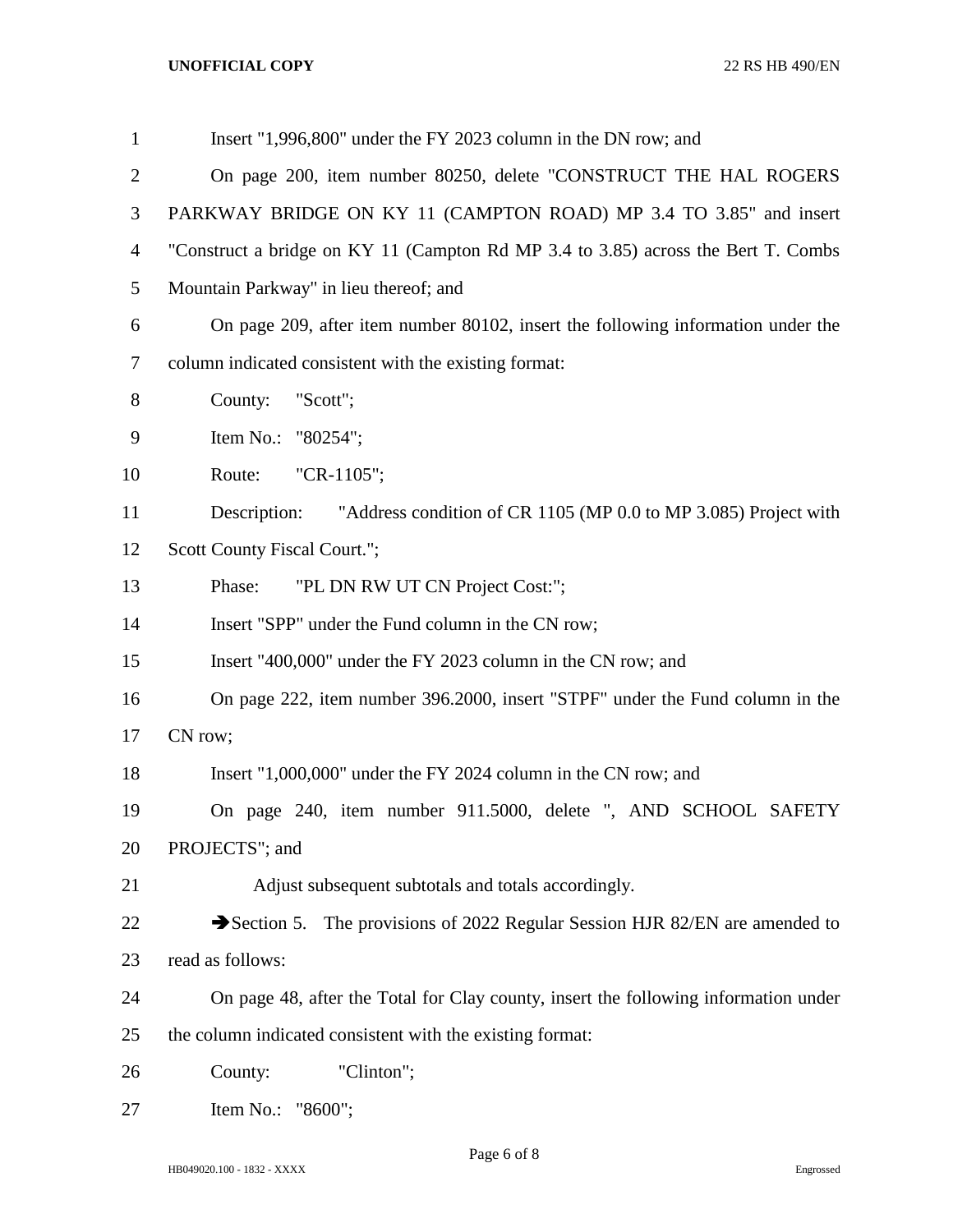| $\mathbf{1}$   | "US-127";<br>Route:                                                             |
|----------------|---------------------------------------------------------------------------------|
| $\overline{2}$ | "RELOCATION OF US 127 FROM KY 90 INTERSECTION TO<br>Description:                |
| 3              | AARON RIDGE ROAD (MP 11.7 TO MP 16.315)";                                       |
| $\overline{4}$ | "PL DN RW UT CN Project Cost:";<br>Phase:                                       |
| 5              | Insert "SPP" under the Fund column in the RW row;                               |
| 6              | Insert "8,000,000" under the FY 2025 column in the RW row; and                  |
| 7              | On page 109, item number 80101, insert "SPP" under the Fund column in the DN    |
| 8              | and RW row;                                                                     |
| 9              | Insert "7,950,000" under the FY 2025 column in the DN row;                      |
| 10             | Insert "7,212,000" under the FY 2026 column in the RW row; and                  |
| 11             | On page 111, delete item number 359 in its entirety; and                        |
| 12             | On page 145, item number 169, delete "NH" under the Fund column in the RW and   |
| 13             | UT rows;                                                                        |
| 14             | Delete "10,420,000" under the FY 2025 column in the RW row;                     |
| 15             | Delete "4,220,000" under the FY 2025 column in the UT row;                      |
| 16             | Delete "99,770,000" under the FY 2027 column in the CN row;                     |
| 17             | Insert "15,000,000" under the FY 2025 column in the CN row;                     |
| 18             | Insert "15,000,000" under the FY 2026 column in the CN row; and                 |
| 19             | On page 171, after item number 4319, insert the following information under the |
| 20             | column indicated consistent with the existing format:                           |
| 21             | County:<br>"Nelson";                                                            |
| 22             | Item No.: "8307.2000";                                                          |
| 23             | Route:<br>"KY-245";                                                             |
| 24             | Description:<br>"WIDEN KY-245 FROM FLAGET HOSPITAL (MP 7.722)                   |
| 25             | THROUGH COUNTY LINE (MP12.261 NELSON/MP0.000 BULLITT) TO HAPPY                  |
| 26             | HOLLOW RD (MP 4.425).";                                                         |
| 27             | Phase:<br>"PL DN RW UT CN Project Cost:";                                       |